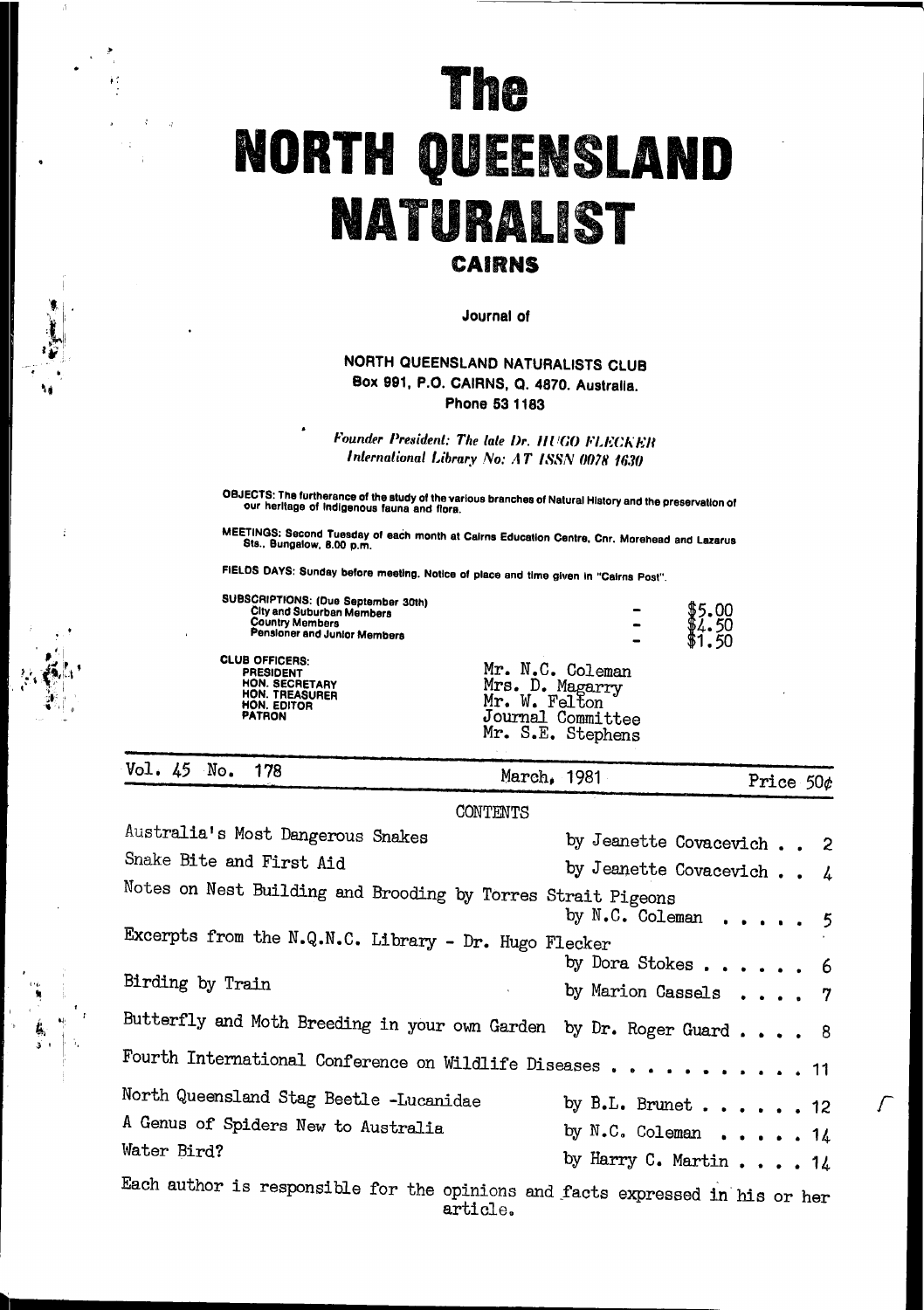### AUSTRALIA'S MOST DANGEROUS SNAKES

#### by Jeanette Covacevich.

About 100 species of land-dwelling snakes occur in Australia. The medical significance of these can be assessed on the following four point scale of potential danger:

- always capable of inflicting a fatal bite; 1.
- capable of inflicting a fatal bite in special circumstances;  $2.$
- capable of causing marked symptoms but not potentially lethal;  $3.$
- non-venomous or virtually harmless (but still medically significant 4. species.

Healthy, adult snakes of 10 species can inflict bites that always have the potential to be fatal. Bites by another five species may sometimes, in special circumstances (where a young child and a large snake are involved, for example), also be fatal. These fifteen species must always be regarded as potentially dangerous. Another twelve species are capable of causing marked local symptoms but not of inflicting fatal bites.

The potential danger of any snake depends on venom toxicity, venom yield, fang length, temperament, and frequency of bite. The most dangerous snake would be one which had very toxic venom, produced a lot of it, had long fangs, was easily provoked to bite, and was frequently responsible for bites (which would probably reflect its occurrence close to densely settled areas). The snake with the most toxic venom (the Small-scaled Snake Oxyuranus microlepidotus) is not our most dangerous species because it has relatively small venom yield and small fangs, because it is reluctant to bite and because it occurs in an almost uninhabited area.

To determine which of the fifteen dangerous species are most dangerous, these five relevant factors have been rated on a scale of 1-5 in the following order:

temper- $_{+}$ frequency fang venom venom  $\mbox{length}$   $^+$ danger score.  $\textrm{toxicity}$   $^{+}$ of bite ament yield

The dangerous snakes in Australia are listed below together with data on their distribution, preferred habitat, size and the effects of their venom.

TAIPAN (Oxyuranus scutellatus) 1.

> $+ 4 + 5 + 5 + 4$  $21.$  $\equiv$  $\mathbf{3}^-$

Distribution: NE Western Australia, near Darwin and Birdum in Northern Territory, across Cape York Peninsula and throughout coastal Queensland south to the Grafton area in NE New South Wales. Habitat: Open grassland, open forests and drier closed forests. Maximum length: 3.5 m.

Venom: strongly neurotoxic, strongly coagulant, and haemolytic.

MULGA OR KING BROWN SNAKE (Pseudechis australis)  $2.$ 

> $\overline{3}$ 16.  $+$  $\frac{1}{2}$  +  $3 +$  $\equiv$ 1 5

Distribution: Virtually throughout the Australian mainland excluding extreme SW W.A, SE S.A., Vic. and coastal N.S.W. Habitat: All dry habitats. Maximum length: 1.1 m. Neurotoxic, strongly coagulant, haemolytic.  $Venom:$ 

DEATH ADDER (Acanthophis antarcticus)  $3.$ 

> $15.$  $3 + 4 + 2 + 4$  $\mathbf{r}$  $2 +$

Distribution: With its close relative, the Desert Death Adder, virtually throughout mainland Australia exclusing Vic. and E S.A. Habitat: All habitats except dense, moist closed forests.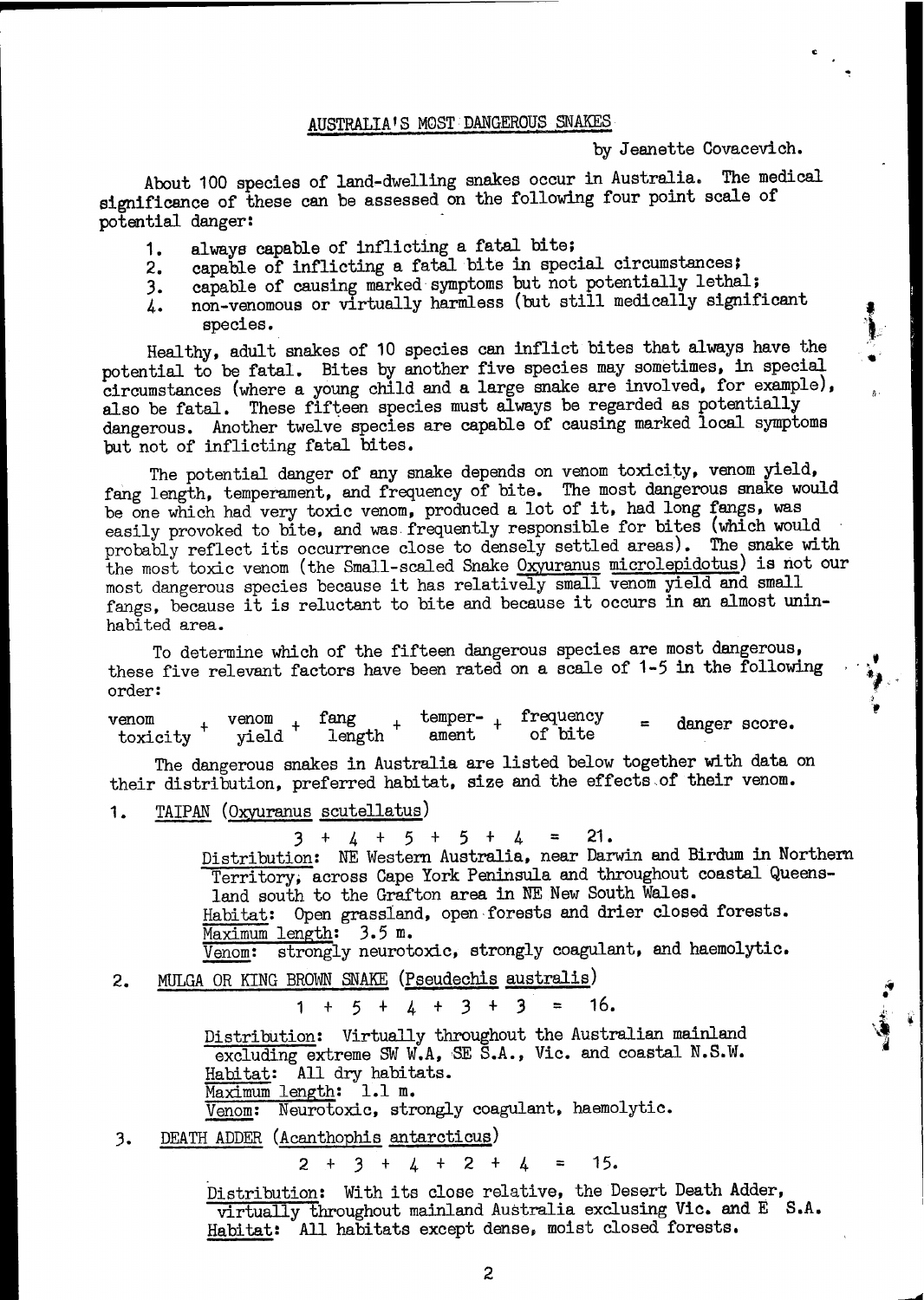Maximum length: 1.1 m. Venom: Strongly neurotoxic, mildly cytolytic, mildly haemolytic. EASTERN OR COMMON BROWN SNAKE (Pseudonaja textilis)  $\frac{1}{2}$  $\sqrt{4}$  $\mathbf 1$  $\ddot{\textbf{+}}$  $1 +$  $\mathbf{r}$  $\ddagger$ 14. Distribution: Throughout eastern mainland Australia. Habitat: All habitats except dense, moist closed forests. Maximum length: 2.1 m.  $V$ enom: Strongly neurotoxic, strongly coagulant, mildly haemolytic. 5. **TIGER SNAKE** (Notechis scutatus)  $3 +$  $2 + 2 +$ 2  $+$ 5  $14.$ Distribution: SE Q1d. (S of Gympie and E of the Bunya Mts.), coastal N.S.W., Vic. and E S.A. Habitat: Closed forests, heathlands, dry and moist open forests and grassy flood plains. Maximum length: 1.8 m. Venom: Strongly neurotoxic, strongly coagulant, haemolytic and cytolytic. 6. SMALL-SCALED OR "FIERCE" SNAKE (Oxyuranus microlepidot)  $5 + 2 + 2 + 2 +$  $\mathbf{1}$ 12. Distribution: SW Qld. and NE S.A. Habitat: Open plains. Maximum length: 1.8 m. Venom: Strongly neurotoxic. 7. WESTERN BROWN SNAKE (Pseudonaja nuchalis)  $1 + 3 + 4 + 1 + 1$  $= 10.$ Distribution: Throughout mainland Australia excluding coastal S.A., Vic., EN.S.W. and coastal S Qld. Habitat: Open forests, grassland and open plains. Maximum length: 1.8 m. Venom: Strongly neurotoxic and coagulant, mildly haemolytic and cytolytic. COLLETT<sup>1</sup>S BLACK SNAKE (Pseudechis colletti) 8.  $1 + 3 + 4 + 1 + 1 =$ 10. Distribution: Central W Qld. Habitat: Open black soil plains. Maximum length: 1.8 m. Venom: Neurotoxic, haemolytic and anticoagulant. 9. COPPERHEAD (Austrelaps superbus)  $2 + 2 + 1 + 2 + 3 = 10$ Distribution: Highlands from NE N.S.W. to SE S.A; Tasmania. Habitat: Swampy areas. Maximum length: 1.7 m. Strongly neurotoxic, also haemolytic and cytolytic. Venom: 10. BASS STRAIT TIGER SNAKE (Notechis ater)  $3 + 2 + 2 + 1 + 1$ 9.  $=$ Distribution: Islands of Bass Strait, E S.A., extreme SW W.A, Tas. Habitat: Coastal area, swamps and dry rocky areas. Maximum length: 1.5 m. Venom: Strongly neurotoxic and coagulant, haemolytic and cytolytic. RED-BELAIED BLACK SNAKE (Pseudechis porphyriacus) 11. 1  $1 +$ 2.  $\ddot{}$  $3 +$ 2 9.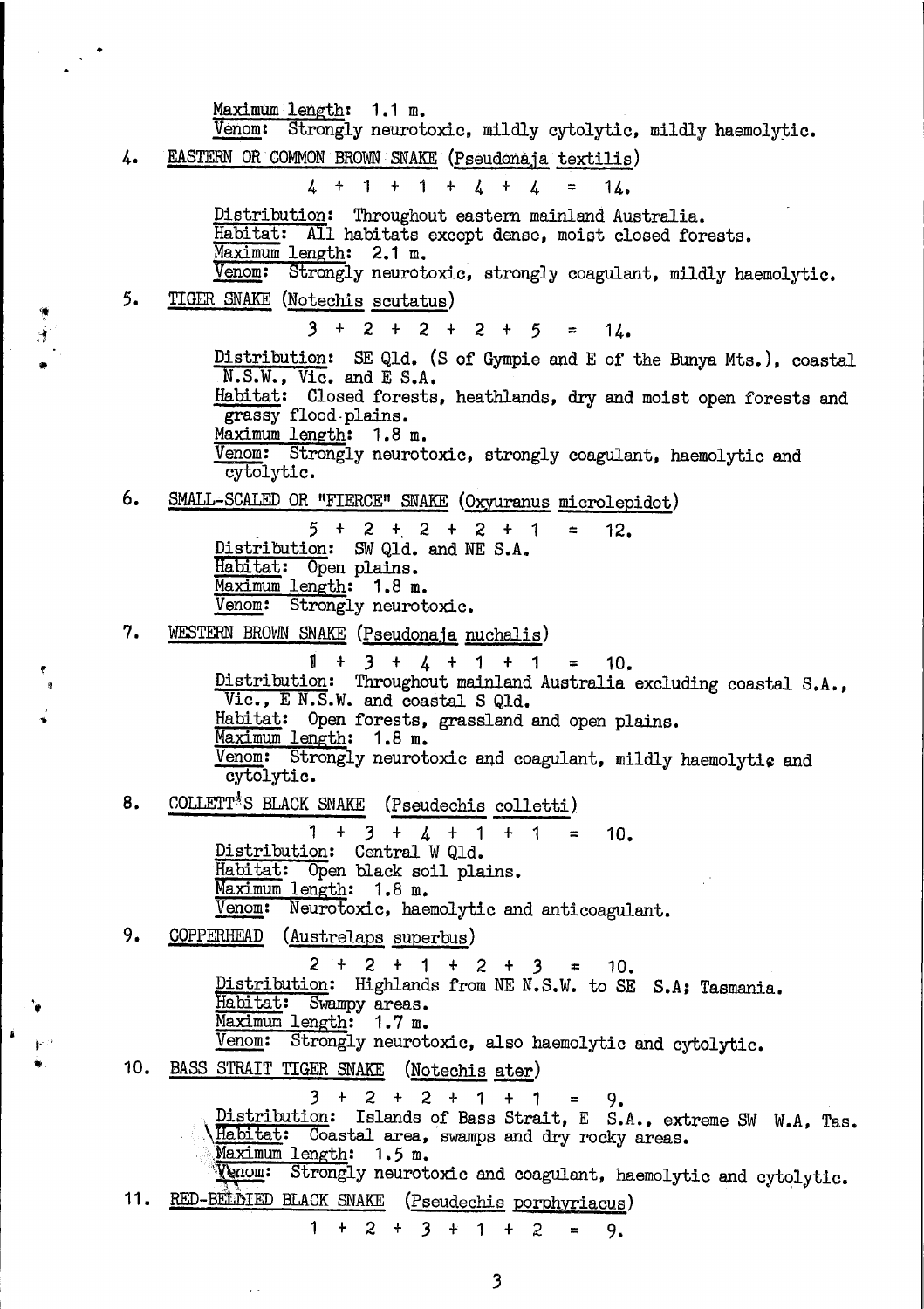Distribution: Coastal Q1d. south of Cooktown, coastal N.S.W., Vic. and  $E$   $S.A.$ Habitat: Closed forest, open forest, open grassland; usually near water. Maximum length: 2.5 m. Venom: Strongly haemolytic, coagulant and neurotoxic. 12. SPOTTED BLACK SNAKE (Pseudechis guttatus)  $1 + 2 + 3 + 1 + 1 = 8$ .<br>Distribution: S Q1d. and NE N.S.W. as far S as the Hunter Valley. Habitat: Open black soil plains, in grassland and open forests. Maximum length: 1.5 m. Venom: Coagulant, haemolytic, haemorrhagic, and mildly neurotoxic. 13. ROUGH-SCALED SNAKE (Tropidechis carinatus)  $1 + 1 + 2 + 1 + 2$ 7. Distribution: Coastal N.S.W. N of Barrington Tops, SE Q1d. N to Fraser Is., and NE Q1d. between Tully and Mossman. Habitat: Closed forest, wet open forest, and coastal heathlands. Maximum length: 1 m. Venom: Mainly neurotoxic. 14. DUGITE (Pseudonaja affinis)  $1 + 1 + 1 + 1 + 2 = 6.$ Distribution: SW W.A. Habitat: Open forests. Maximum length: 1.5 m. Venom: Neurotoxic, haemolytic and cytolytic. 15. SMALL-EYED SNAKE (Cryptophis nigrescens)  $1 + 1 + 2 + 1 + 1 = 6$ .<br>Distribution: E Q1d. S of Cairns, E N.S.W. and Vic.<br>Habitat: Closed forest, wet and dry sclerophyll forests. Maximum length: 1.2 m. Venom: Poorly known; currently being studied at the University of Queensland and at the Commonwealth Serum Laboratories, Melbourne.  $-000-$ SNAKE BITE AND FIRST AID

by Jeanette Covacevich.

 $\overline{\mathcal{F}}_{\mathcal{G},\mathcal{G}}$ 

Much of the research in Australia on snake venoms and their effects is conducted at the Commonwealth Serum Laboratories, Parkville, Victoria 3052. Set out below is an extract from the latest CSL publication "First Aid for Snakebite in Australia" prepared by Dr. S.K. Sutherland and available from the Commonwealth Serum Laboratories.

- At least 95% of bites occur on the limbs. Perhaps 75% involve the lower 1. limb.
- Sometimes no venom is injected, even if fangs have made holes in the skin. 2.
- The venom is injected quite deeply. It was shown many years ago that very 3. little venom is removed by incision or excision.
- Recent research has shown that firm pressure applied over the bitten area 4. significantly delays the movement of venom. When pressure is combined with immobilizing the limb very little venom reaches the blood stream.

Therefore rational first aid is:

4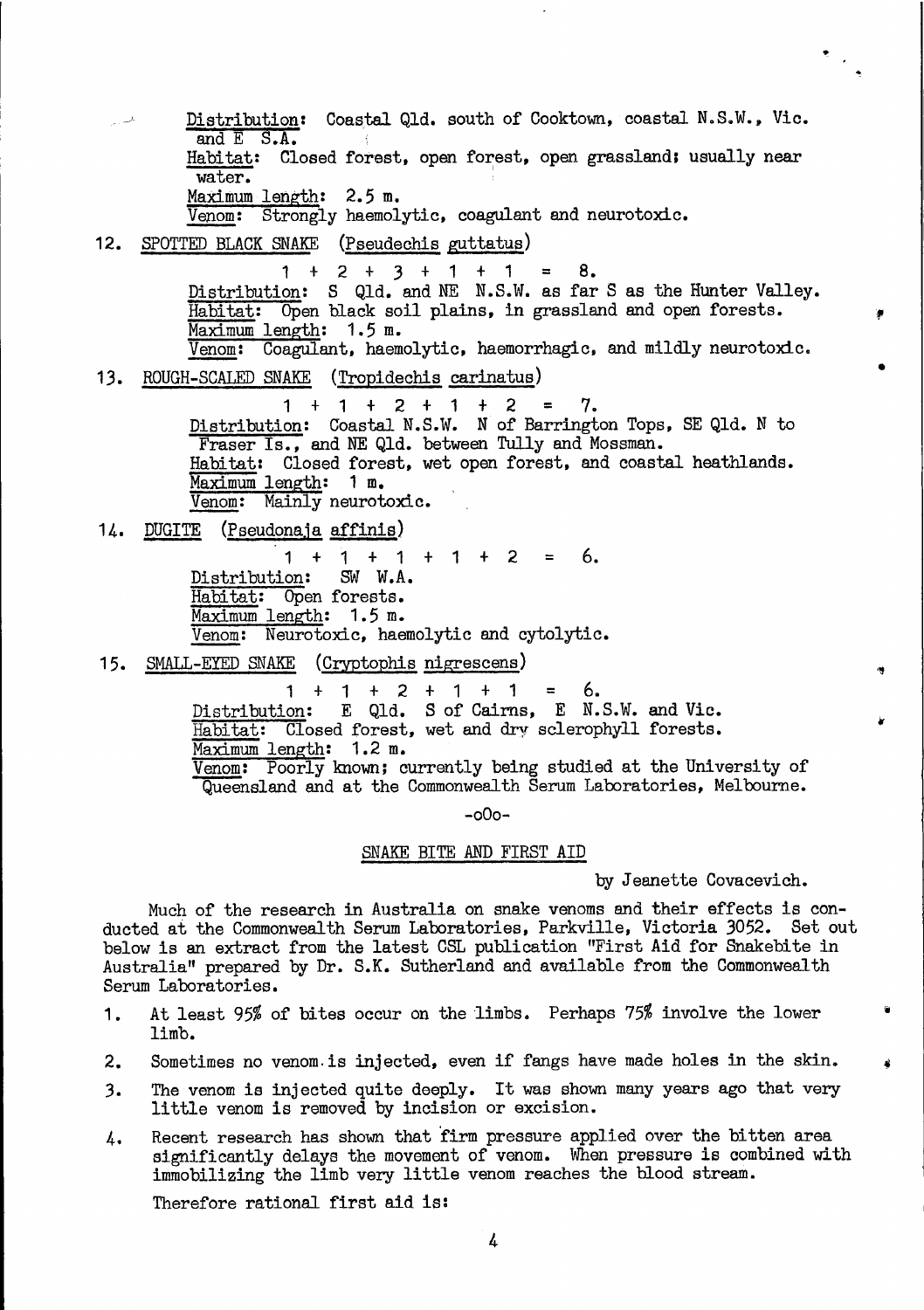- Immediately apply a broad firm bandage around the limb to cover the bitten 1. area. It should be as tight as one would bind a strained ankle. As much of the limb should be bound up as possible. Crepe bandages are ideal but any flexible material can be used, e.g. tear up clothing or old towels into strips.
- The limb must be kept as still as possible. Bind some type of splint to 2. the limb - e.g. piece of timber, spade, any rigid object.
- 3. Bring transport to the victim whenever possible.
- Leave the bandages and splint on until medical care is reached. 4. Do not cut or excise the bitten area.

Arterial tourniquets are no longer recommended for snake bite.

Don't wash the bitten area. The snake involved may be identified by the detection of venom on the skin.

If the snake can be safely killed bring it into hospital with the victim.

#### $-000-$

## NOTES ON NEST BUILDING AND BROODING BY TORRES STRAIT PIGEONS Ducula spilorrhoa (Myristicivora spilorrhoa)

by N.C. Coleman \*

In early November 1978 a pair of Torres Strait pigeons were seen building a nest on a branch of a large eucalyptus tree on McKinnon's Creek near Edmonton. They were using sticks, twigs and leaves as nesting material and the completed nest was very substantial for a pigeon. Being in the open, the structure could easily be seen but the ragged outline due to the uneven lengths of sticks and twigs had a slight camouflaging effect. One of the birds seemed to do most of the building while the other gathered the material and presented it to the builder, often bowing its head and giving a low call as it did so.

By the end of November brooding had commenced and the birds were checked during the morning, midday and late afternoon, as other activities allowed. The birds relieved each other at brooding and this was done after the sitting bird had called several times. The calls were made by the pigeon bending the neck down and pressing backwards, and pressing the beak against the breast<br>resulting in a sustained, long drawn out, soft but penetrating '0000m'. Often<br>the returning bird would bring a twig or leaf back to the nest and pr to its mate, bowing its head a few times. This material was tucked into the side of the nest by the brooding bird which then moved off to a branch nearby and commenced preening while the other settled down on the nest. These change--overs seemed to take place three or four times a day and continued until feeding of the single chick commenced in early January.

A cyclone was blowing off the coast during the following period with very heavy rain at Edmonton. Both birds were seen to feed the chick and both sat throughtheir stints during this period with head down facing into the wind and heavy driving rain from the south-east. A few small branches near the nest broke off but, though the pigeons came safely through January, their chick was found below the nest one morning in early February, fully fledged but dead with no sign of injury, and no pigeons in or near the tree.

On the 9th October 1979 another pair of Torres Strait pigeons were seen nest building in a tall slender gum tree about eleven metres above the ground. This was during a prolonged dry period with strong north-east to north winds. Mating was noted twice during the period of nest building and the birds were brooding before November. They relieved each other on the nest with occasional presentations of nest material, always accompanied by a bowing of the head.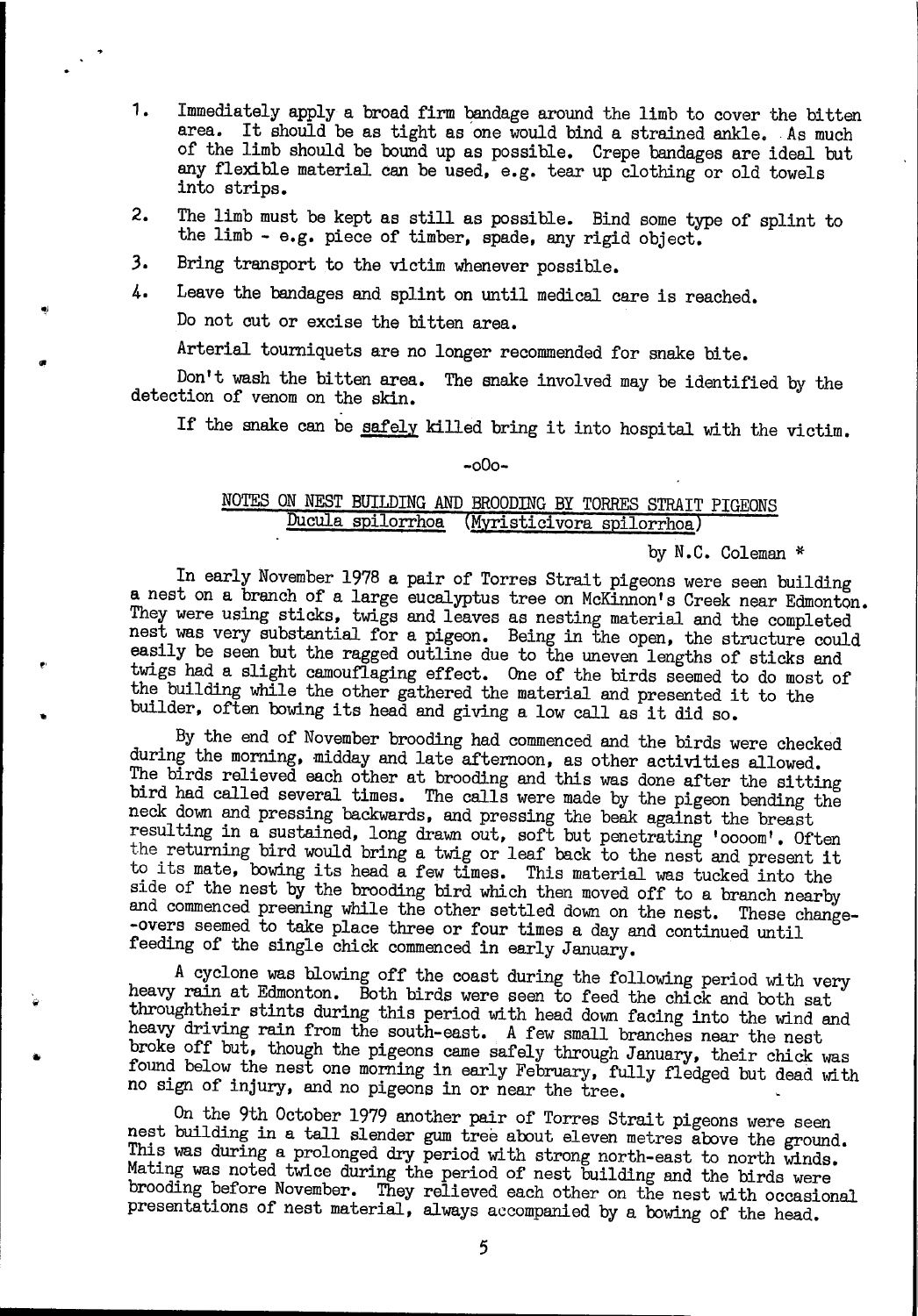Whenever a change over was observed the relieved bird spent some time preening before flying off. When the chick was hatched late in November the sitting adult often moved to the side of the nest before midday and moved back to the chick at about 3 p.m. Presumably this was to allow the young bird to cool off as the north-east winds at this time were strong and hot. This chick was successfully reared to maturity and flew around with the parents for a few days before they all joined with other pigeons along the creek.

At the two nesting sites observed there was no display flight, the upward zoom followed by a downward swoop by the returning birds, as can readily be seen over the mangroves off the Esplanade at North Cairns.

Barr St., Edmonton, Q. 4869.

#### $-000-$

# EXCERPTS FROM THE N.Q.N.C. LIBRARY

DR. HUGO FLECKER

by (Mrs.) Dora Stokes, Hon. Librarian.

My first excerpt is most appropriately about the Founder President of the N.Q. 'Nats' Club, the late Dr. Hugo Flecker M.B., Ch.M., F.R.C.S. (Edin.) BAR. FFR. Dr. FRGSA. An historical pot pourri from the "Lodge of Tranquillity", No. 436, A.F. and A. Masons of Victoria, Golden Jubilee 1928-1978 edition, states that:-

Hugo Flecker was foundation treasurer of Lodge No. 436.

He was born in Victoria in 1884, studied in Adelaide and Sydney where he obtained his degree in Anatomy with honours in 1908. He was elected a Fellow of the Royal College of Surgeons after studies in London and Edinburgh. He practised for a period in Canada.

Enlisted in Australia in the Light Horse Regiment in 1914, going to France. In 1915 he was posted (with rank of Major) to the Base Hospital, Heliopolis, where he cared for the casualties of the Gallipoli campaign. Invalided home in 1917, with the rank of Major, he became world famous through his work in Melbourne on Radiology. Joined the Lodge in 1910. Left for North Queensland in 1932. Practised in Mareeba and Cairns as a specialist radiologist.

He did research work in many fields, i.e., injuries caused by plants and animals in N.Q. He named a mildly toxic jelly fish "Irukanji" after the original tribe of aborigines of Cairns. A deadly jelly fish, Chironex fleckeri, was named after him in recognition of his work.

Very soon after his arrival in Cairns he assisted in the foundation of the North Queensland Naturalists Club in 1932. He started a Herbarium of Tropical Plants now preserved at Atherton in the care of the Forestry Department. The Herbarium is one of Australia's most valuable collections and some of the plants have become extinct.

After Dr. Flecker died in 1957 his modest brass plate with an impressive tally of degrees engraved in manuscript letters was preserved with the herbarium. A street in Cairns is named after him. The Flecker Botanical Gardens has his name also in recognition of his services.

(The Librarian would welcome any interesting information about Dr. Flecker that readers may have so that it may be added to the  $N. Q. N.$ Club library.)

#### $-000-$

Our Librarian appeals for any back numbers of this Journal that can be spared for her records.

6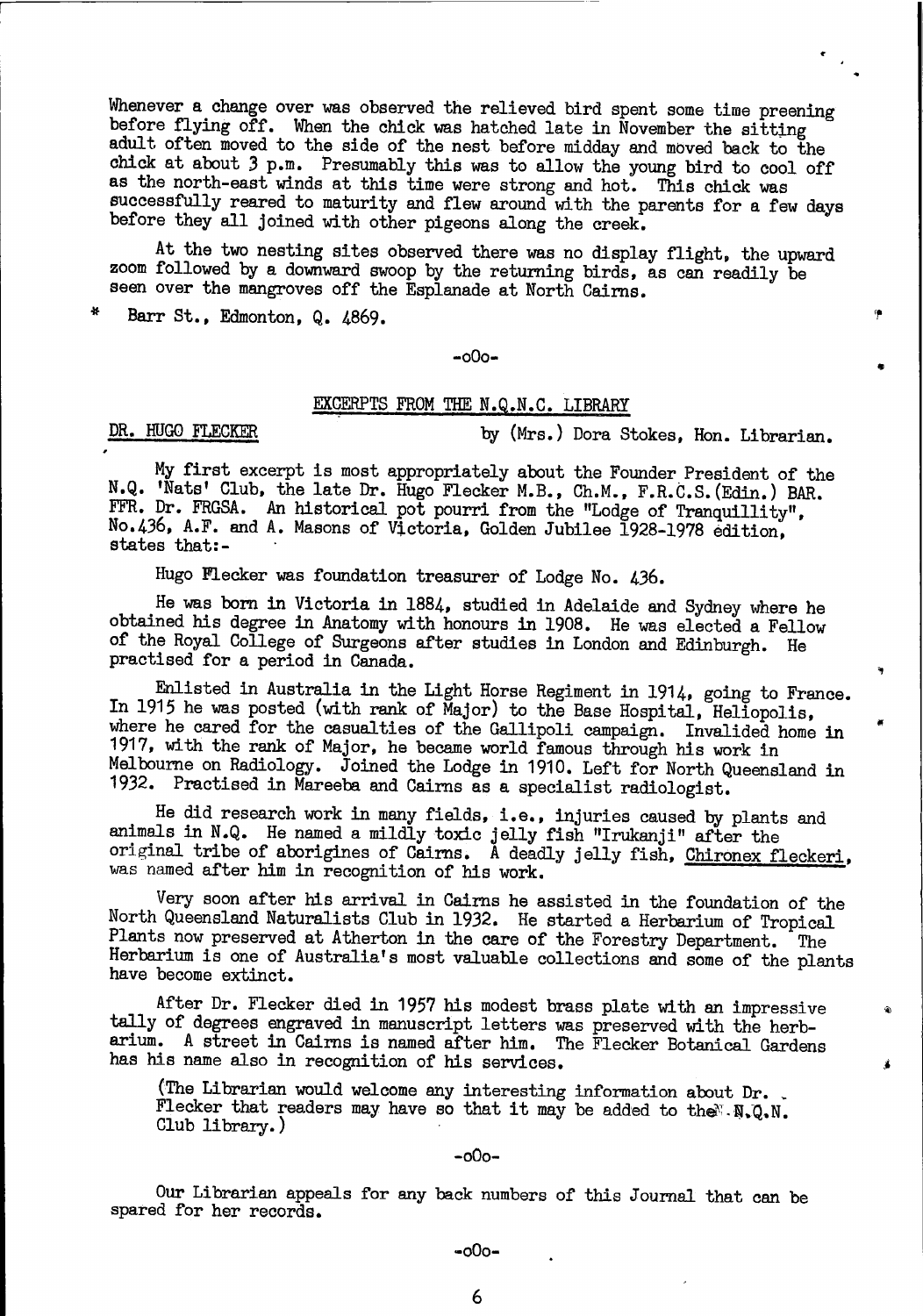#### **BIRDING BY TRAIN**

# An Account of Two Journeys to Brisbane by Train : Oct/Nov 1979 and Sept. 1980

by Marion Cassels.

Who says it is boring, travelling on a train for two days? If you are a naturalist it is anything but boring. Slightly frustrating when you can't ask the train to "go back a bit" but boring? No!

There are so many different trees and plants to see. Some that we saw were Grevillea pteridifolia in full bloom here in the north, interspersed with some G. parallela also flowering well. High up in one of the trees I had a quick glimpse of an orchid in flower and on a dead limb what looked like an enthouse plant. Further south we went through forests thick with palms of several different species, lianas and many different trees. There were a lot of Grevilleas flowering down south - they looked to me like creamy Grevillea with a few red ones here and there. Large yellow candles of Banksia made a pleasing picture. There were plenty of grass trees in flower with the spears sometimes straight and sometimes twisted into peculiar shapes.

Quite often wallabies were seen grazing in the fields, sometimes singly and other times in family parties. A nice big 'roo sat beside the track quite unconcerned. But my joy was in the birds. Over the two trips I must have notched up about 75 different species.

Perky little red backed wrens perched on the fence wires and some double bar finches tried to race the train. In the rice fields, which were flooded, were egrets, yellow billed spoonbills, white ibis and various cormorants. On the swamps between Townsville and Giru were hundreds of water birds but, unfortunately, too far away to identify many of them. One could see magpie geese, swans, ibis, spoonbills and ducks galore. From Townsville to about 50 miles the other side of Home Hill were hundreds - and I mean hundreds - of brolgas feeding in the dry paddocks. I have never seen so many as on this September journey.

At one period the train stopped (again) and a crimson finch flew and perched just outside our window. Redbacked, sacred and forest kingfishers perched on the telephone wires and both types of kookaburras were seen on fence posts and dead trees. At one station a sunbird, male, flew out of a mango tree.

In the southern areas flocks of European starlings were often seen flashing over and southern figbirds were feeding on trees near one of the stations. Black kites, brown falcons, kestrels, brahminy kites and whistling kites were seen flying around and a couple of wedgetailed eagles landed in a field.

Near a paddock of cane a couple of stone curlews were seen squatting down and a pheasant coucal flew heavily and flopped into the cane. As we passed over some of the rivers and swamps we saw pelicans, coot, grebes, black duck, white--eyed ducks, swamp hens and silver gulls. Cattle egrets in their breeding plumage were frequently seen near Brisbane. A pale headed rosella clung to a post near the line while rainbow and scaly breasted lorikeets flew screeching through the trees. Black faced and white breasted wood swallows hawked for insects.

Other birds seen were willie wagtails, fairy martins, crested pigeons, magpie larks, spurwing and masked plovers, magpies, pied butcherbirds, rainbow birds, welcome swallows, sparrows, wood duck, white necked and white faced herons, black faced and little cuckoo shrikes, dollar bird, turtle and feral dove, cisticolas, peaceful doves and all the egrets.

All these birds appeared before me for a brief span as the train lumbered on making my trip one of great pleasure and one that never palled.

 $-000-$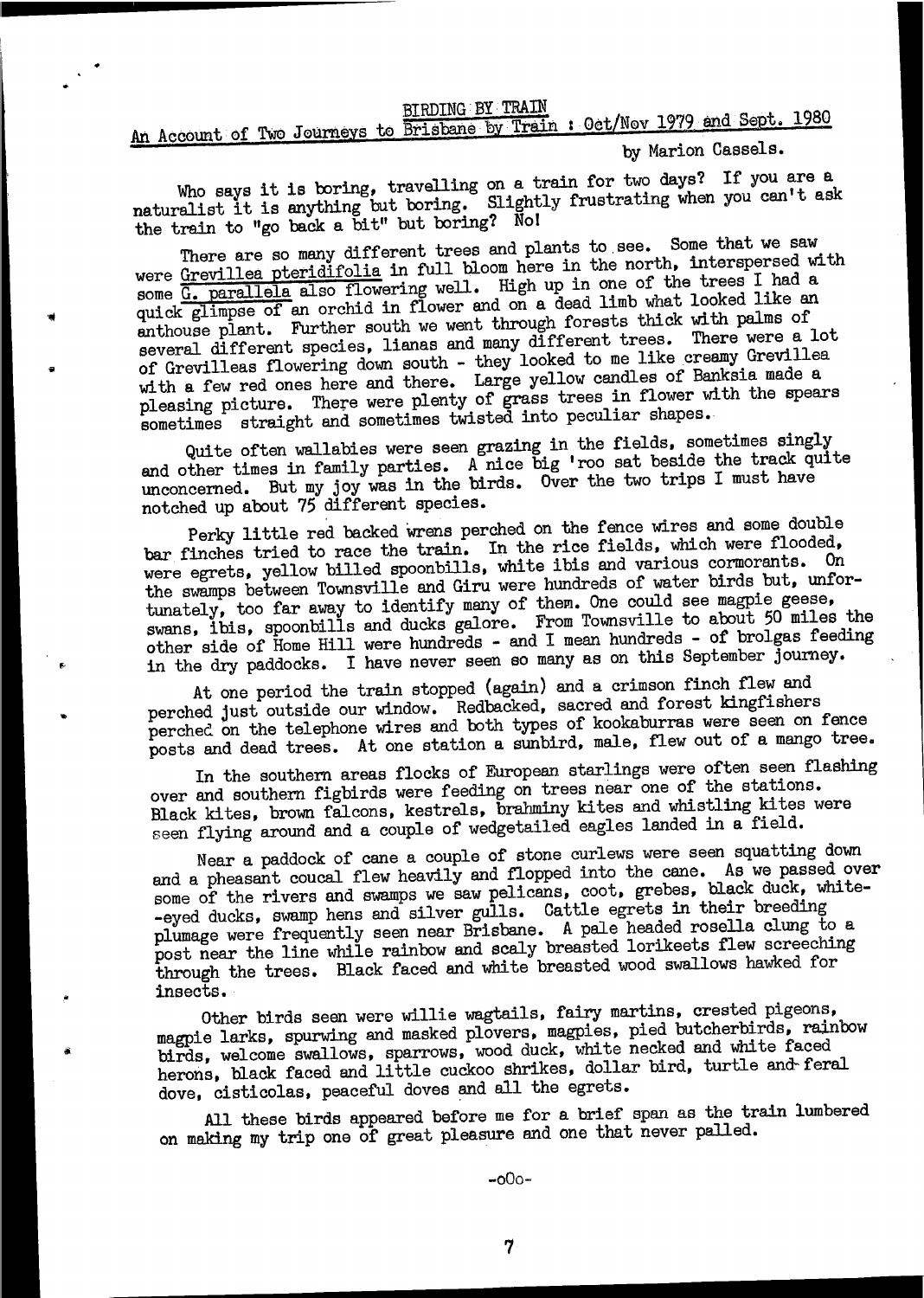# BUTTERFLY AND MOTH BREEDING IN YOUR OWN GARDEN

by Dr. Roger Guard.

ġ,

We arrived in Cairns in 1977 and set out to provide suitable food plants in our garden to encourage common local species of butterflies and moths to breed. The plants we have tried so far and their corresponding butterflies or  $\sim$ 

| <b>ULTrus</b>                              | - for Papilio fuscus capaneus (Capaneus butterfly), P.<br>anactus (Dingy swallowtail), P. aegeus (Orchard butter-<br>fly) and P. ambrax (Ambrax butterfly).                                                                      |
|--------------------------------------------|----------------------------------------------------------------------------------------------------------------------------------------------------------------------------------------------------------------------------------|
| Aristolochia indica                        | - for Ornithoptera priamus euphorion (Cairns Birdwing),<br>Cressida cressida cressida (Big Greasy) and Pachliopta<br>polydorus (Red-bodied swallowtail).                                                                         |
| Euodia                                     | - for Papilio ulysses (Ulysses butterfly).                                                                                                                                                                                       |
| Custard apple and<br>Mitrephora            | - for Graphium eurypylus (Pale Green Triangle), Graphium<br>agememnon (Green Spot Triangle). Potentially one could<br>also hope for Graphium macfarlanei and G. aristeus but                                                     |
| Mistletoe                                  | that is being optimistic as both are rare in Cairns.<br>- for Delias mysis (Union Jack) and D. argenthona (North-<br>ern Jezabel). Delias nigrina (Common Jezabel) and<br>Ogyris species have not yet been seen in our garden. A |
| Nerium (Oleander)                          | bonus here is the delightful Mistletoe Bird.<br>- for Euploea eichhorni (Eichhorn's crow) and E. core<br>corinna (Common crow).                                                                                                  |
| Orchids                                    | - for Hypolycaena danis (Black and white tit).                                                                                                                                                                                   |
| Cassia (several N.Q.<br>spp. and Poinciana | - for Polyura pyrrhus sempronius (Tailed emperor).                                                                                                                                                                               |
| Rough leaved fig                           | - for Philiris innotatus (Common moonbeam).                                                                                                                                                                                      |
| Plumbago                                   | - for Syntarucus phinius (Zebra Blue).                                                                                                                                                                                           |
| Omalanthus                                 | - for Coscinocera hercules (Australian Atlas Moth)                                                                                                                                                                               |
| Coconuts                                   | - for Cephrenes (Palmdarts).                                                                                                                                                                                                     |

This list of suitable plant species could be extended greatly by any en musiast, especially one with a good knowledge of native plants, e.g. Adenia populifolia for Cruisers and Lacewings and ant house plants for Apollo Jewels. It is also worthwhile establishing flowering plants suitable for attracting butterflies. Our choice of these includes Pentas, Buddlea and Lantana. Most of these plants are available at nurseries. Mistletoe needs no human effort to spread in our garden. Omalanthus (Bleeding Heart tree) is common in our bush. Aristolochia indica and A. delantha are not common in the bush and are not stocked by nurseries. However, plants are obtained either from other Birdwing breeders or from the bush. Many of these plants have the added bonus of being fruit producers (citrus), flowering trees (Euodia and Cassia) or good shade trees (Poinciana). Unfortunately, larvae and flowers do not always co-exist happily as one will be reminded by any serious orchid grower in Cairns. Hypolycaena is remarkable in its ability to seek out and nip in the bud any unguarded

With each species we try to obtain a photographic record of each stage of development including emerging sequences. We also keep a record of all pupation

Ulysses were our first success when, in 1979, we managed to assist 33 through to adulthood. Ulysses need man's intervention to breed successfully in a domestic garden. Without it the parasitism rate is 100% at the pupal stage.